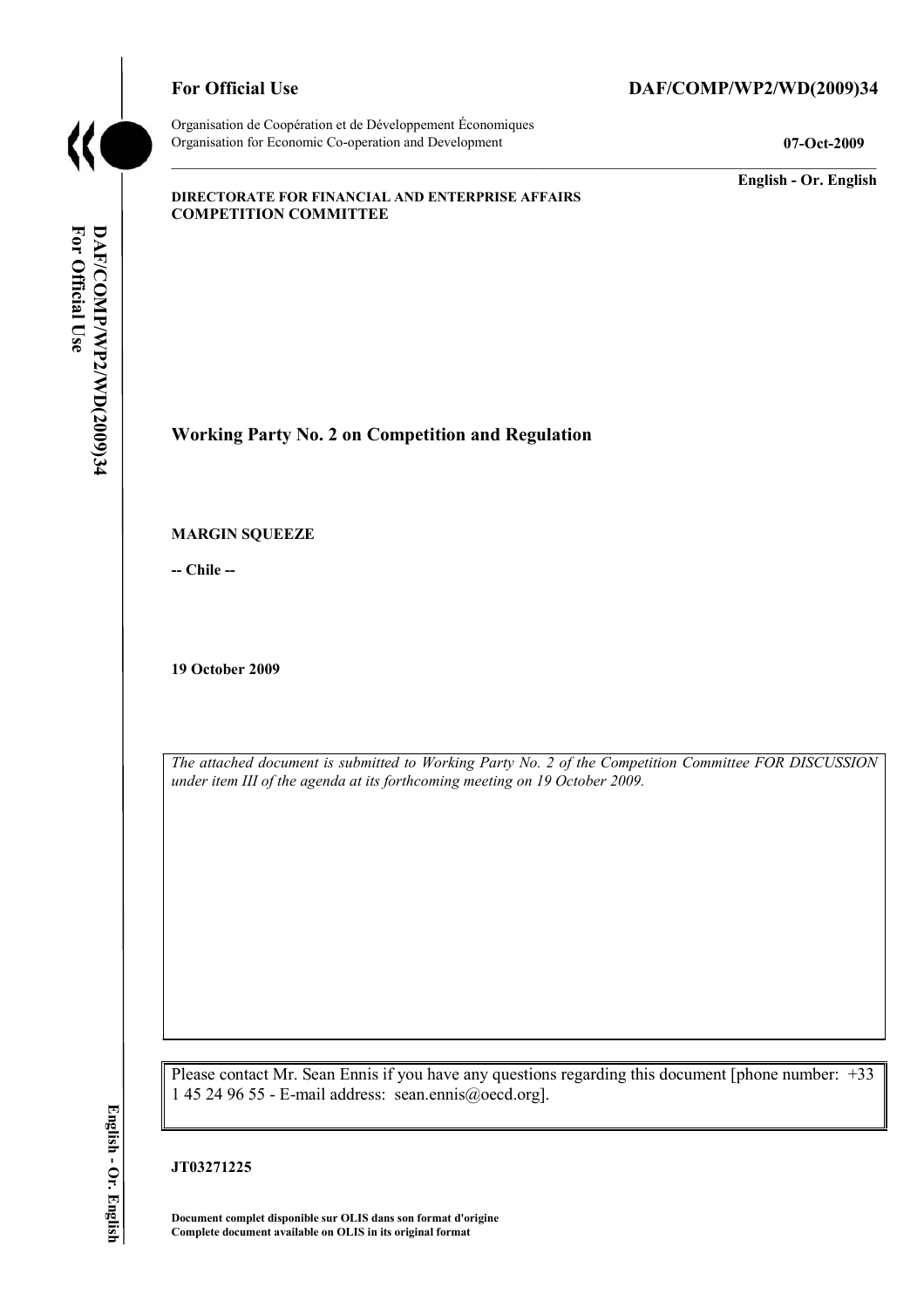#### DAF/COMP/WP2/WD(2009)34

#### **1. Introduction**

1. The anticompetitive behaviour known as "margin squeezing" (sometimes, price squeezing) encompasses some forms of exclusionary abuse involving an interaction between two levels in a supply chain. This conduct applies to cases where the controller of an essential facility or input, who has a dominant position, seeks to keep to himself parts of a related downstream market.<sup>1</sup>

2. The Chilean Competition Act (DL 211<sup>2</sup>) —the purpose of which is "*to promote and defend free competition in markets*" [Art.1]— includes in its Article 3 a general provision stating that "*the anticompetitive illicit are any deed, act or contract that prevents, restrict or obstruct free competition, or that tends to produce these effects*" in a wide sense. Art.3's literals, however, exemplify different types of anticompetitive conducts, such as collusive agreements [Art.3 a)], abuses of dominant position [Art. 3 b)] and predatory practices [Art.3 c)].

3. In addition, the DL 211 neither addresses market share presumptions nor establishes *per se* treatments for any conduct. In any case, the actual or potential harmful effects on competition in the relevant market must always be proved, following the rule of reason. Therefore, alleged *margin squeeze* behaviour must be considered in itself or by means of the figure of abuse of dominance.

4. According to technical literature and international experience, margin squeeze practices are usually observed in the telecommunications sector. In Chile, the corresponding sectoral or regulatory framework<sup>3</sup> includes no express definition of margin squeeze. Nevertheless, in one of its articles the GTL states that regulated firms cannot transfer the cost of their unregulated activities to the regulated ones, by increasing the basis for calculating the efficient-tariff definition (GTL, Art. 30 e)<sup>4</sup>). It is worth noticing, however, that there is no regulatory accounting framework or principles to guide the cost imputation procedure.

<sup>|&</sup>lt;br>|<br>| Following this, some exclusionary conducts can be viewed as a case for extreme margin squeeze.

<sup>2</sup> Decree Law No. 211/ 1973 and its subsequent amendments, enacted by Law No. 19911/ 2004 –which introduced structural changes for the Competition System, mainly the setting up of the *Tribunal de Defensa de la Libre Competencia,* a judicial specialised body. It was also amended by Law No. 20361/ 2009 – which increases the investigative powers of the *Fiscalía Nacional Económica* (the competition agency) when dealing with cartels and collusive agreements.

<sup>3</sup> The regulatory law for the telecom sector is Law No 18,168 (from September 1982; and its subsequent amendments), also known as General Telecommunication Law (TGL). This legal body contains general specifications on franchising, violations and penalties, among others, and permits exploitation and operation of telecom services.

<sup>4</sup> GTL's Article 30 states that "For *each area, efficient tariff rates are determined, understood as those that, applied to expected demand for the lifespan of the corresponding expansion project, generate a revenue equal to the respective development's incremental cost."* Its literal e), includes clauses regarding unregulated services belonging to the same provider, establishing that *"If, having defined the efficient firm ... for reasons of indivisibility of expansion projects, these also allow satisfy the demand, in a whole or in part, referred to unregulated services that the concessionaires provide, it should be considered only a fraction of the incremental costs for development, for purposes of calculating efficient tariffs. This percentage shall be determined in accordance with the rate at which the project's assets are used by regulated and unregulated services.*" (non-official translation)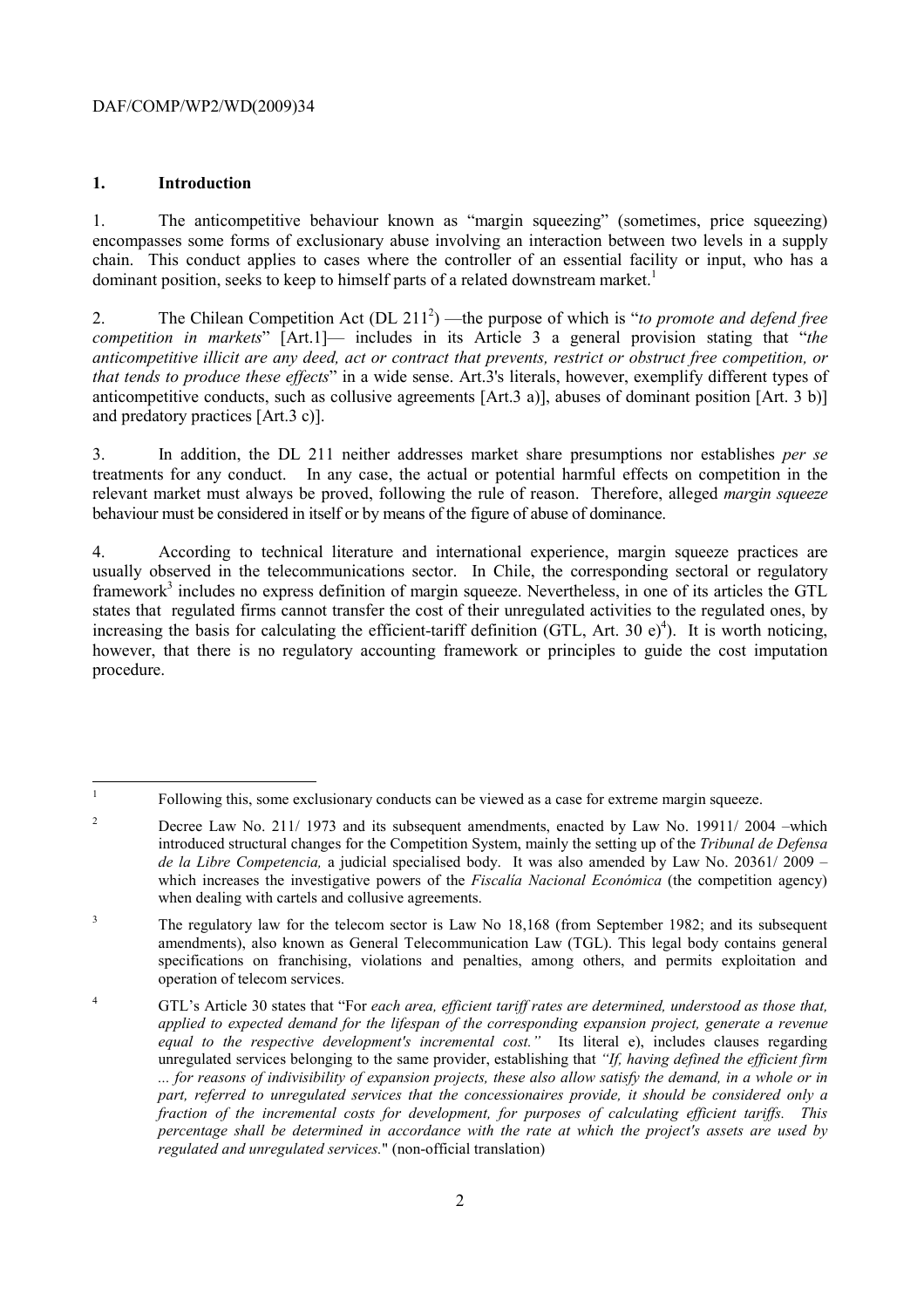## **2. Chilean case law on margin squeeze**

5. Ever since the current Chilean Competition System came into operation in 2004, the *Tribunal de*  Defensa de la Libre Competencia (hereafter, TDLC<sup>5</sup>) has issued 87 decisions in contentious procedures, just one of which makes explicit mention of margin squeeze as a potential anticompetitive conduct (Case GPS Chile vs. Entel PCS). Later on, a second case on margin squeeze in the telecom sector was brought before the TDLC (Case OPS, Etkom, Interlink and Sistek vs. Telefónica Móviles 'Movistar', better known as the "Celulink"  $6$  case). Decision in this case is still pending.

6. The following section will discuss the main aspects involved in both.

# *2.1 Case GPS Chile vs. Entel PCS*

## *2.1.1 The facts*

7. In October 2006 *GPS Chile* –a GPS solutions provider– brought a lawsuit to the TDLC against *Entel PCS*, a local mobile operator, charging it with several abuses of its dominant position and with unfair competition.<sup>7</sup>

8. *GPS Chile* began operating in Chile in 2001, with its focus on selling GPS satellite receivers, imported from US GPS products manufacturer, Garmin, and on supplying real time positioning services. *Entel PCS,* in turn, launched its GPS system around 2002 through *Entel GPS.*

9. According to *GPS Chile*, cross subsidies and *Entel PCS'* major financial capacity enabled the company to sustain a predatory pricing policy aimed at eliminating competition in the automatic vehicle location (AVL) services market. Secondly, the lawsuit established that *Entel PCS* had also carried out a margin squeeze policy derived from *Entel's* integrated participation in the intermediate wireless data transmission market (upstream), which is an essential input for the service.

### *2.1.2 Analysis during the judicial process*

10. The TDLC granted *Entel PCS* a legal term to respond to the lawsuit, asking at the same time the Chilean competition agency, the "*Fiscalía Nacional Económica"* (hereafter FNE) to put forward an expert's report.<sup>8</sup> This one, submitted in May 2007, drew on information requested to the firms in the market and to the Sub secretary of Telecommunications (SUBTEL), the telecom regulator.

11. SUBTEL noted that by then there was not, nor will there be, a regulation of the global positioning services provided via mobile network (GPS), because it implies authorized means to dealers. In addition, and in view of access charges, the FNE asked whether the administrative structure required for the GPS business line is incorporated in the 'efficient-firm' model <sup>9</sup> for *Entel PCS*. SUBTEL answered

 $\frac{1}{5}$  Competition Tribunal, which since the 2004 amendments to the Competition Law decides on antitrust matters with adjudicative powers.

<sup>6</sup> These are services provided by electronic gear acting as an interface between one or several cell phones with an Analog / Digital Phone Systems (PBX).

<sup>7</sup> The Chilean Competition Act allows for private enforcement of the law.

<sup>8</sup> Legally the FNE also serves as an expert reporter at the TDLC's request in cases not initially conducted by the agency.

<sup>9</sup> The "efficient-firm" has been the regulation model implemented in Chile for almost two decades. The efficient-firm regulation sets prices equal to the long-run average cost, which is optimal when the firm is to be self-financed.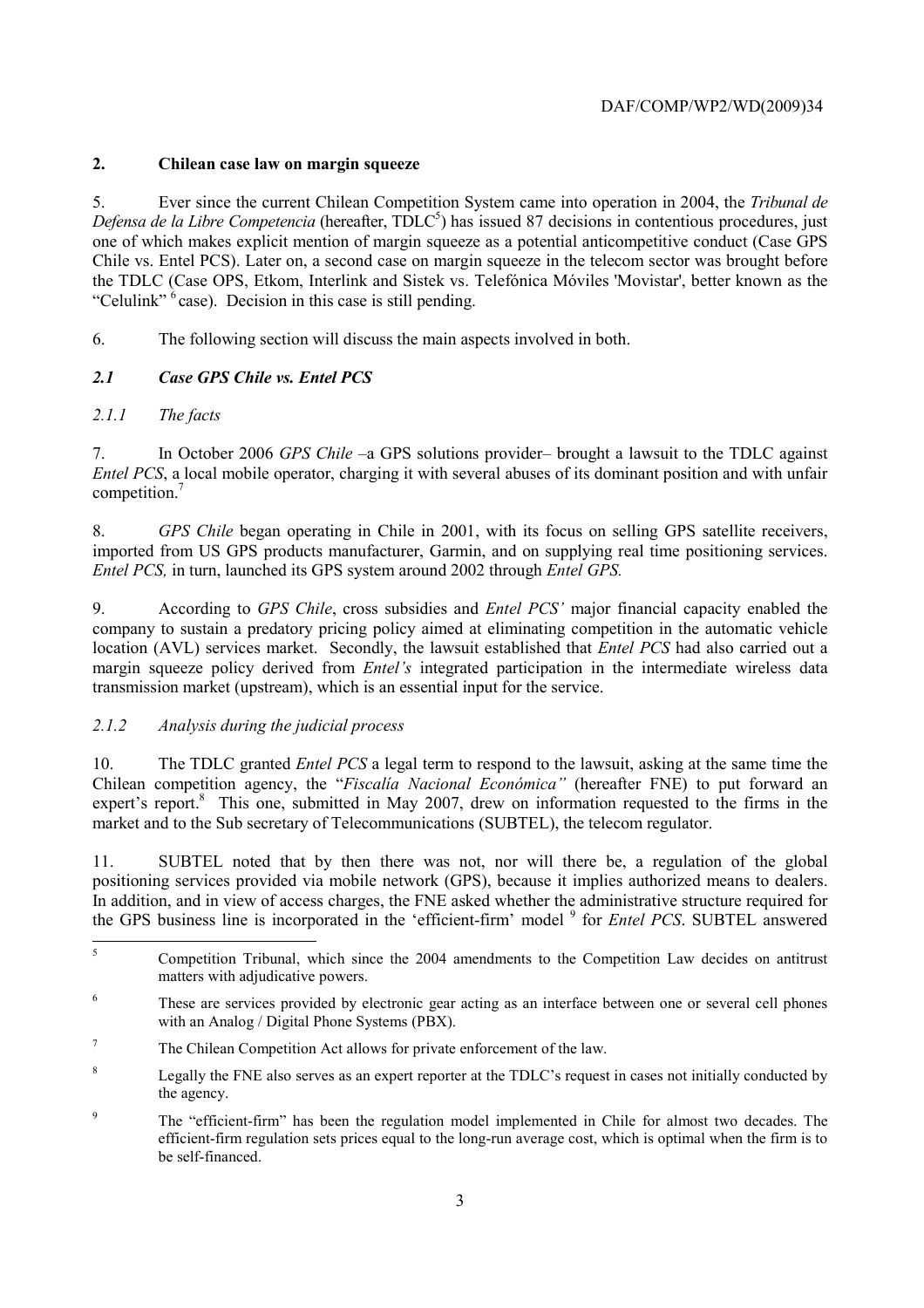### DAF/COMP/WP2/WD(2009)34

negatively, remarking that the tariffs study incorporates only those essentials to offer regulated services. Thus, the latter's non-essential services must not be included in the tariffs determination.

12. Finally, the FNE's analysis focused on the economic rationale of *Entel*'s potentially predatory strategy and other exclusionary practices, such as crossed subsidies and margin squeezing. These practices could not be discarded as *Entel PCS* does not provide GPS service through a separate business line or a subsidiary, and consequently has no separate financial reports, out of which the FNE could not observe each line's indirect and incremental costs.

13. In particular, concerning margin squeeze, the transfer price –referred to as the net access chargeshould be the same for *Entel PCS,* as a GPS service provider, and for its competitors. In this way, the price should reflect the opportunity cost of net use, thus precluding potential anticompetitive practices. Yet in the FNE's opinion and upon the incomplete information available,<sup>10</sup> *Entel PCS* was providing a product (data transmission in the GPRS network) to some customers (companies providing the GPS service in a related market) at a different rate, with no rationale to justify this differential within a pro competitive setting.

14. Nevertheless, in 2008 the TDLC issued its ruling<sup>11</sup> rejecting the lawsuit brought by *GPS Chile*, grounded on the fact that in the relevant input market *Entel PCS* displayed no market power enough to recover the short-term losses of a predatory pricing policy. Besides, the annual profitability of *Entel PCS*' AVL (analyzed as a whole, that is, considering the provision of both equipment and of GPS services), although decreasing from 2005 to 2006, remained positive.

15. On the other hand, the TDLC also rejected the margin squeeze plead, since it found it unsustainable that *Entel PCS* had set abusive prices in the wireless data transmission market (upstream) to allow GPS Chile's squeezing. This squeezing was deemed unlikely because this market was a duopoly and *Movistar* was (and still is) a strong competitor to *Entel PCS*. In addition, there is a clear possibility of entry by other operators (for instance, *Claro*, the third provider playing at the mobile services' market). Finally, the TDLC also rejected the cross subsidies *GPS Chile*, for the practice and its circumstances could not be fully established

16. After an appellation before the Supreme Court, its decision of April 2009 confirmed the TDLC ruling.

### **3. Final remarks**

17. The theory for the analysis of margin squeeze has just recently been introduced to antitrust practices. The effects of such practice are still controversial.

18. In Chile, Competition Law does not specifically address margin squeezing as anticompetitive behaviour, thus further analysis on this subject will require a definition of the conditions and pieces of evidence typifying the conduct.

19. As stated above, the Chilean case law concerning margin squeeze is very limited, leaning on just two cases in the telecom sector, one already ruled and one pending. The only ruled case so far (GPS Chile v/s Entel PCS) stressed the relevance of the analysis of cost imputations for multiservice firms, in different stages of the upstream-downstream chain, as well as for other sectors without regulatory accountancy where margin squeeze conducts may arise.

 $10<sup>10</sup>$ Information submitted to the FNE by the firm, under request.

<sup>&</sup>lt;sup>11</sup> Ruling No. 78, issued on December 4, 2008.